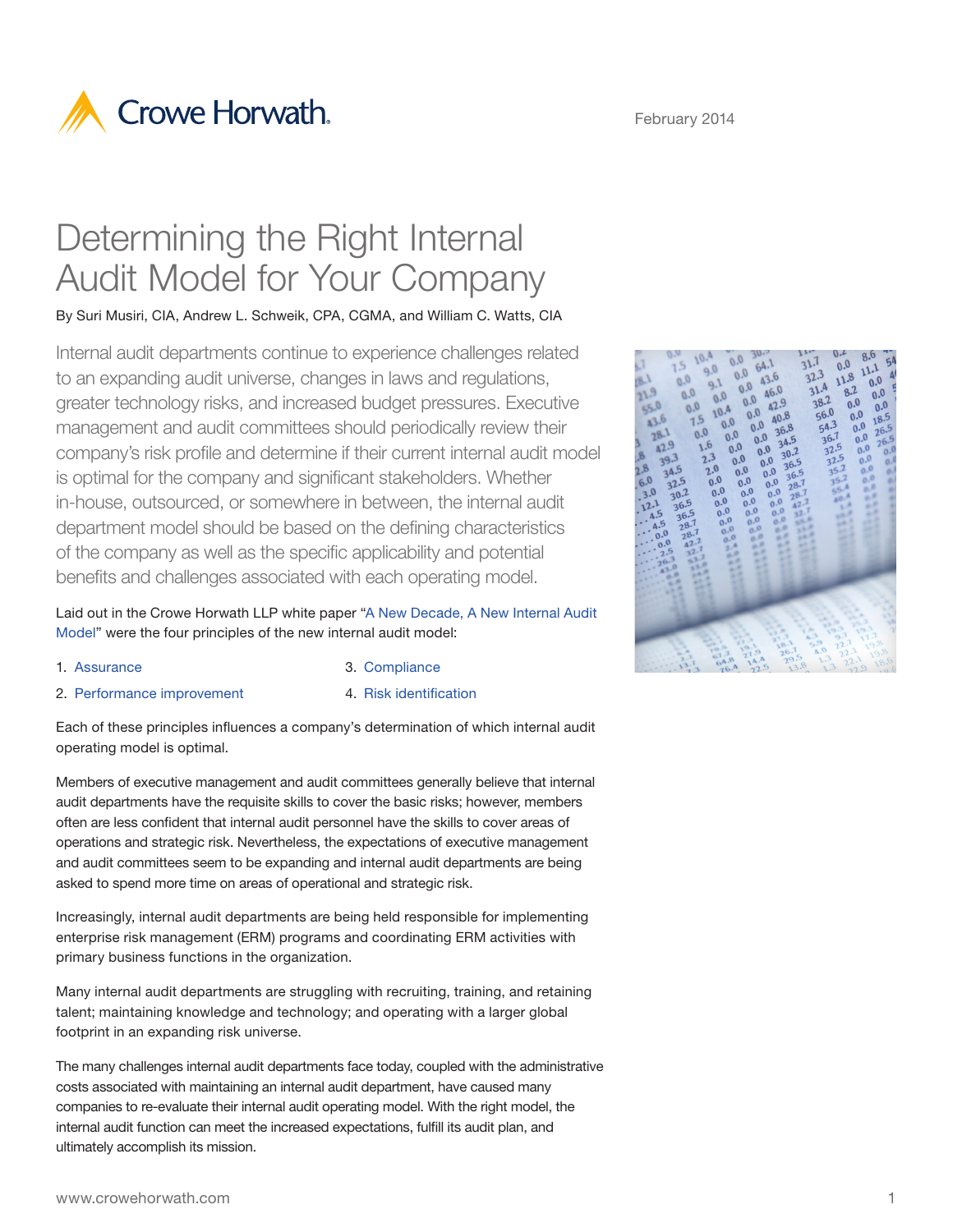## Determining the Appropriate Internal Audit Operating Model

A company's decision to establish or maintain an in-house internal audit department or enter into a cosourcing or an outsourcing relationship is generally determined by a number of qualitative factors. Exhibit 1 highlights the qualitative factors that management and audit committees should consider in conjunction with this evaluation.

| <b>Key Characteristics</b><br>of the Company                                   | <b>In-House</b>      | <b>Cosourced</b>                                                                                                                  |                         |           |           |           | <b>Outsourced</b> |   |           |  |          |                       |
|--------------------------------------------------------------------------------|----------------------|-----------------------------------------------------------------------------------------------------------------------------------|-------------------------|-----------|-----------|-----------|-------------------|---|-----------|--|----------|-----------------------|
| Is internal audit a core competency for<br>the company?                        | Yes                  | $\begin{array}{c} \begin{array}{c} \begin{array}{c} \begin{array}{c} \end{array} \end{array} \end{array} \end{array} \end{array}$ | $\qquad \qquad \bullet$ | $\bullet$ | ۰         | $\bullet$ | ۰                 | ● | ٠         |  | О.       | <b>No</b>             |
| Is the internal audit department a source<br>of future talent for the company? | Yes                  | $\color{green}\bullet$                                                                                                            | $\bullet$               | $\bullet$ | $\bullet$ | $\bullet$ | $\bullet$         |   | $\bullet$ |  |          | <b>No</b>             |
| How complex are the company's<br>information systems?                          | Low                  | $\begin{array}{c} \begin{array}{c} \begin{array}{c} \begin{array}{c} \end{array} \end{array} \end{array} \end{array} \end{array}$ | $\qquad \qquad \bullet$ | $\bullet$ | ۰         | ۰         | $\bullet$         |   | ٠         |  |          | High                  |
| How geographically dispersed are the<br>company's locations around the globe?  | <b>Few Locations</b> | $\begin{array}{c} \bullet \\ \bullet \end{array}$                                                                                 | $\qquad \qquad \Box$    | $\bullet$ | $\bullet$ | $\bullet$ | $\bullet$         |   | ٠         |  | e        | <b>Many Locations</b> |
| How centralized or decentralized is the<br>company's organizational structure? | Centralized          | $\begin{array}{c} \begin{array}{c} \begin{array}{c} \begin{array}{c} \end{array} \end{array} \end{array} \end{array} \end{array}$ | $\qquad \qquad \bullet$ | $\bullet$ | ۰         | ۰         | ٠                 |   | ٠         |  | <b>.</b> | Decentralized         |
| How complex are the company's<br>business processes?                           | Simple               | $\begin{array}{c} \bullet \\ \bullet \end{array}$                                                                                 | $\qquad \qquad \bullet$ | $\bullet$ | $\bullet$ | $\bullet$ | $\bullet$         |   | ۸         |  | œ        | Complex               |
| How regulated is the<br>company's industry?                                    | Low                  | $\bullet$                                                                                                                         | $\bullet$               | $\bullet$ | ٠         | ۰         | ٠                 |   | ë         |  |          | High                  |
| How many acquisitions is the company<br>planning in the near term?             | Few                  | $\qquad \qquad \bullet$                                                                                                           | $\bigcirc$              | $\bullet$ | $\bullet$ | ٠         | $\bullet$         |   |           |  |          | Many                  |

#### Exhibit 1: Qualitative Factors to Consider

Source: Crowe analysis

## Overview of the Internal Audit Operating Models

Organizations need to consider the particular characteristics, specific applicability, and potential benefits and challenges of each of the internal audit operating models. Exhibit 2 provides a detailed overview of each of the models.

#### Exhibit 2: Comparing and Contrasting the Internal Audit Models

| <b>In-House Model</b>                                                                                                                                                                                                                                                                                                                                          | <b>Cosourced Model</b>                                                                                                                                                                                                                                                                                                                                                                                                                             | <b>Outsourced Model</b>                                                                                                                                                                                                                                                                                                                                                                                                                                                                                     |  |  |  |  |  |  |
|----------------------------------------------------------------------------------------------------------------------------------------------------------------------------------------------------------------------------------------------------------------------------------------------------------------------------------------------------------------|----------------------------------------------------------------------------------------------------------------------------------------------------------------------------------------------------------------------------------------------------------------------------------------------------------------------------------------------------------------------------------------------------------------------------------------------------|-------------------------------------------------------------------------------------------------------------------------------------------------------------------------------------------------------------------------------------------------------------------------------------------------------------------------------------------------------------------------------------------------------------------------------------------------------------------------------------------------------------|--|--|--|--|--|--|
| <b>Overview</b>                                                                                                                                                                                                                                                                                                                                                |                                                                                                                                                                                                                                                                                                                                                                                                                                                    |                                                                                                                                                                                                                                                                                                                                                                                                                                                                                                             |  |  |  |  |  |  |
| The internal audit department consists only of<br>company employees.<br>The internal audit department is responsible for<br>the risk assessment, planning, and execution<br>of the internal audit plan and for reporting the<br>internal audit results.<br>The company acquires and maintains the<br>methodology, technology, and knowledge<br>infrastructure. | The internal audit department consists of<br>a combination of company employees and<br>personnel from a third-party provider.<br>The internal audit department is responsible for<br>risk assessment and planning and uses people<br>from both groups to execute the internal audit<br>plan and report the internal audit results.<br>Both the company and the third party supply<br>the methodology, technology, and knowledge<br>infrastructure. | The internal audit department consists only of<br>employees from a third-party provider, some<br>of whom could be former members of the<br>company's internal audit function.<br>The third-party provider assists management<br>with developing a risk assessment and audit plan<br>and is responsible for executing the internal audit<br>plan and reporting the internal audit results.<br>The third-party provider uses its methodology,<br>technology, and knowledge infrastructure for<br>the company. |  |  |  |  |  |  |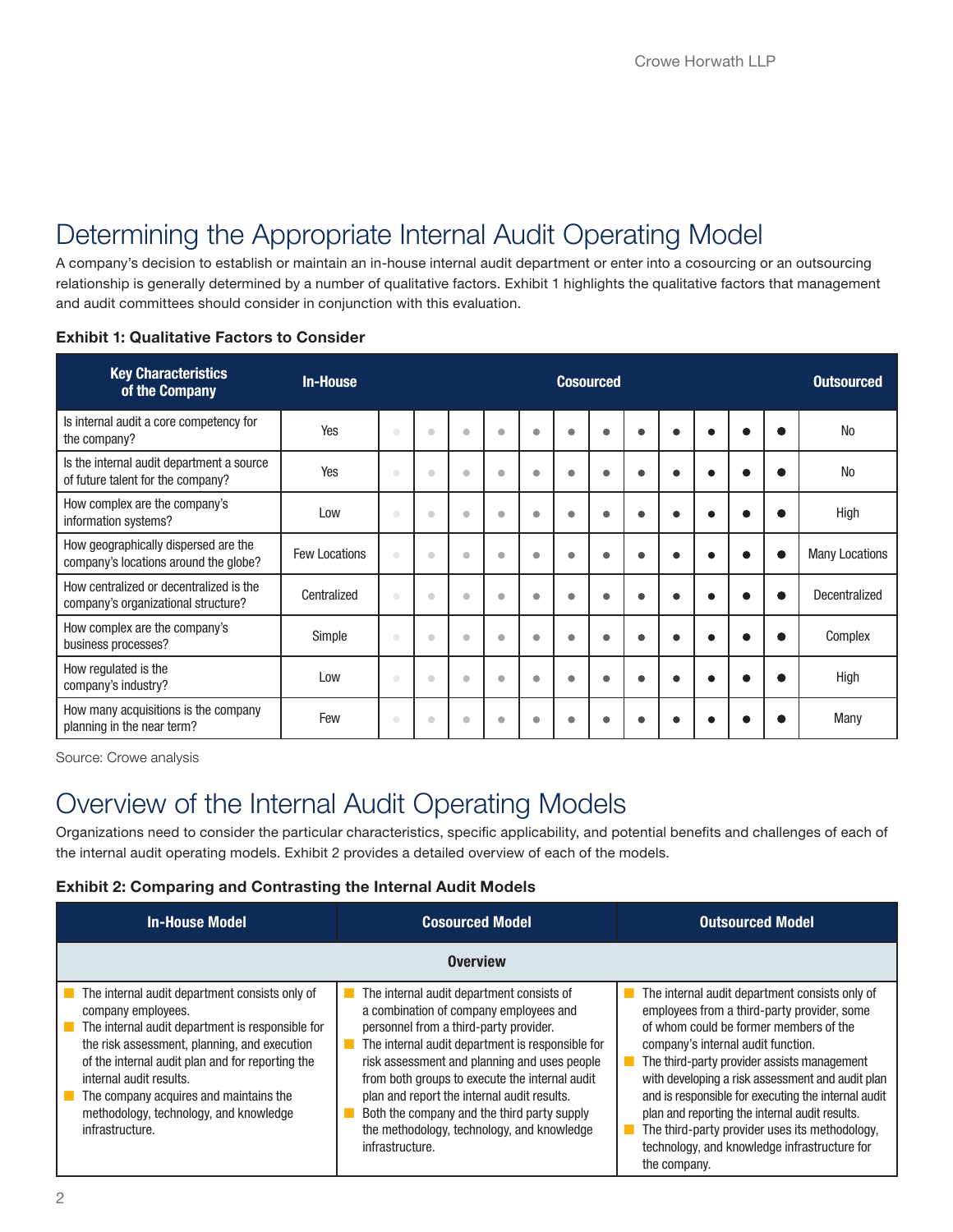### Exhibit 2: Comparing and Contrasting the Internal Audit Models (continued)

| <b>In-House Model</b>                                                                                                                                                                                                                                                                                                                                                                                                                                                                                                                                                                                                                                                                                | <b>Cosourced Model</b>                                                                                                                                                                                                                                                                                                                                                                                                                                                                                                                                                                                                                                                                                                                                                                               |                                                                                                                                                                                                                                                                                                                                                                                                                                                                                                                                                                                                                   |  |  |  |  |  |
|------------------------------------------------------------------------------------------------------------------------------------------------------------------------------------------------------------------------------------------------------------------------------------------------------------------------------------------------------------------------------------------------------------------------------------------------------------------------------------------------------------------------------------------------------------------------------------------------------------------------------------------------------------------------------------------------------|------------------------------------------------------------------------------------------------------------------------------------------------------------------------------------------------------------------------------------------------------------------------------------------------------------------------------------------------------------------------------------------------------------------------------------------------------------------------------------------------------------------------------------------------------------------------------------------------------------------------------------------------------------------------------------------------------------------------------------------------------------------------------------------------------|-------------------------------------------------------------------------------------------------------------------------------------------------------------------------------------------------------------------------------------------------------------------------------------------------------------------------------------------------------------------------------------------------------------------------------------------------------------------------------------------------------------------------------------------------------------------------------------------------------------------|--|--|--|--|--|
| <b>Characteristics</b>                                                                                                                                                                                                                                                                                                                                                                                                                                                                                                                                                                                                                                                                               |                                                                                                                                                                                                                                                                                                                                                                                                                                                                                                                                                                                                                                                                                                                                                                                                      |                                                                                                                                                                                                                                                                                                                                                                                                                                                                                                                                                                                                                   |  |  |  |  |  |
| <b>Staffing</b><br>$\blacksquare$ The internal audit department manages all<br>aspects of recruiting, training, and performance<br>management.<br>Methodology<br>$\blacksquare$ The internal audit department develops<br>and maintains the company's internal audit<br>methodology.<br><b>Technology</b><br>$\blacksquare$ The internal audit department develops or<br>purchases, implements, and maintains its<br>technology platform and audit software.<br><b>Knowledge Resources</b><br>$\blacksquare$ The internal audit department uses publicly<br>available content, informal networks, or<br>professional organizations to obtain knowledge,<br>benchmarking data, and leading practices. | <b>Staffing</b><br>$\blacksquare$ The internal staff is supplemented by third-party<br>resources to meet defined resource needs (to<br>fill resource gaps, cover foreign locations, or<br>provide specific skills, for example).<br><b>Methodology and Technology</b><br>$\blacksquare$ The internal audit department develops an<br>internal audit methodology and technology<br>platform or takes advantage of the<br>methodology and technology investments of the<br>third-party provider.<br><b>Knowledge Resources</b><br>The third-party provider supplies knowledge<br>of other companies, benchmarking data, and<br>leading practices.                                                                                                                                                      | <b>Staffing</b><br>$\blacksquare$ The third-party provider is responsible for<br>all staffing and personnel matters (such as<br>recruiting, retention, and training).<br>Methodology, Knowledge, and Technology<br>The third-party provider's investments in<br>methodology, knowledge, and technology are<br>available to the company.                                                                                                                                                                                                                                                                           |  |  |  |  |  |
| <b>Applicability</b>                                                                                                                                                                                                                                                                                                                                                                                                                                                                                                                                                                                                                                                                                 |                                                                                                                                                                                                                                                                                                                                                                                                                                                                                                                                                                                                                                                                                                                                                                                                      |                                                                                                                                                                                                                                                                                                                                                                                                                                                                                                                                                                                                                   |  |  |  |  |  |
| The model is generally driven by corporate<br>culture considerations or a priority placed on<br>using the internal audit department as a source<br>of future talent to the business.                                                                                                                                                                                                                                                                                                                                                                                                                                                                                                                 | The model is a solution for elevating the<br>capabilities of the internal audit department.<br>Internal audit is a variable cost of this<br>moderately flexible staffing model.                                                                                                                                                                                                                                                                                                                                                                                                                                                                                                                                                                                                                      | The model is a turnkey solution with full and<br>immediate access to the company's global<br>personnel, subject-matter experts, methodology,<br>and technology.<br>Internal audit is a variable cost of this fully<br>flexible staffing model.<br>$\blacksquare$ The model is the quickest route to<br>transformational change.                                                                                                                                                                                                                                                                                   |  |  |  |  |  |
| <b>Potential Benefits</b>                                                                                                                                                                                                                                                                                                                                                                                                                                                                                                                                                                                                                                                                            |                                                                                                                                                                                                                                                                                                                                                                                                                                                                                                                                                                                                                                                                                                                                                                                                      |                                                                                                                                                                                                                                                                                                                                                                                                                                                                                                                                                                                                                   |  |  |  |  |  |
| Company personnel are generally more<br>receptive to internal auditors who are<br>employees.<br>$\blacksquare$ The company has a potential source of future<br>management talent.<br>Institutional knowledge is maintained.<br>Internal auditors are under direct control and<br>100 percent dedicated to the company.                                                                                                                                                                                                                                                                                                                                                                               | The model is a moderate route to<br>transformational change.<br>$\blacksquare$ The staffing model is partially flexible.<br>The internal audit department is a partially<br>variable cost.<br>$\blacksquare$ The company has immediate access to<br>the third-party provider's investments<br>in methodology, technology, knowledge,<br>benchmarking data, and best practices.<br>The company has immediate access to<br>subject-matter experts or resources in specific<br>geographies.<br>$\blacksquare$ There is a two-way knowledge transfer<br>between the internal auditors and the<br>third-party provider.<br>$\blacksquare$ The company continues to have a potential<br>source of future management talent.<br>Institutional knowledge is maintained.<br>Travel-related costs are reduced. | The model is the quickest route to<br>transformational change.<br>$\blacksquare$ The staffing model is fully flexible.<br>The internal audit department is a<br>variable cost.<br>$\blacksquare$ The company has immediate access to<br>the third-party provider's investments<br>in methodology, technology, knowledge,<br>benchmarking data, and best practices.<br>The company has immediate access to<br>subject-matter experts or resources in specific<br>geographies.<br>The third-party provider is responsible for<br>training, recruiting, and career development.<br>Travel-related costs are reduced. |  |  |  |  |  |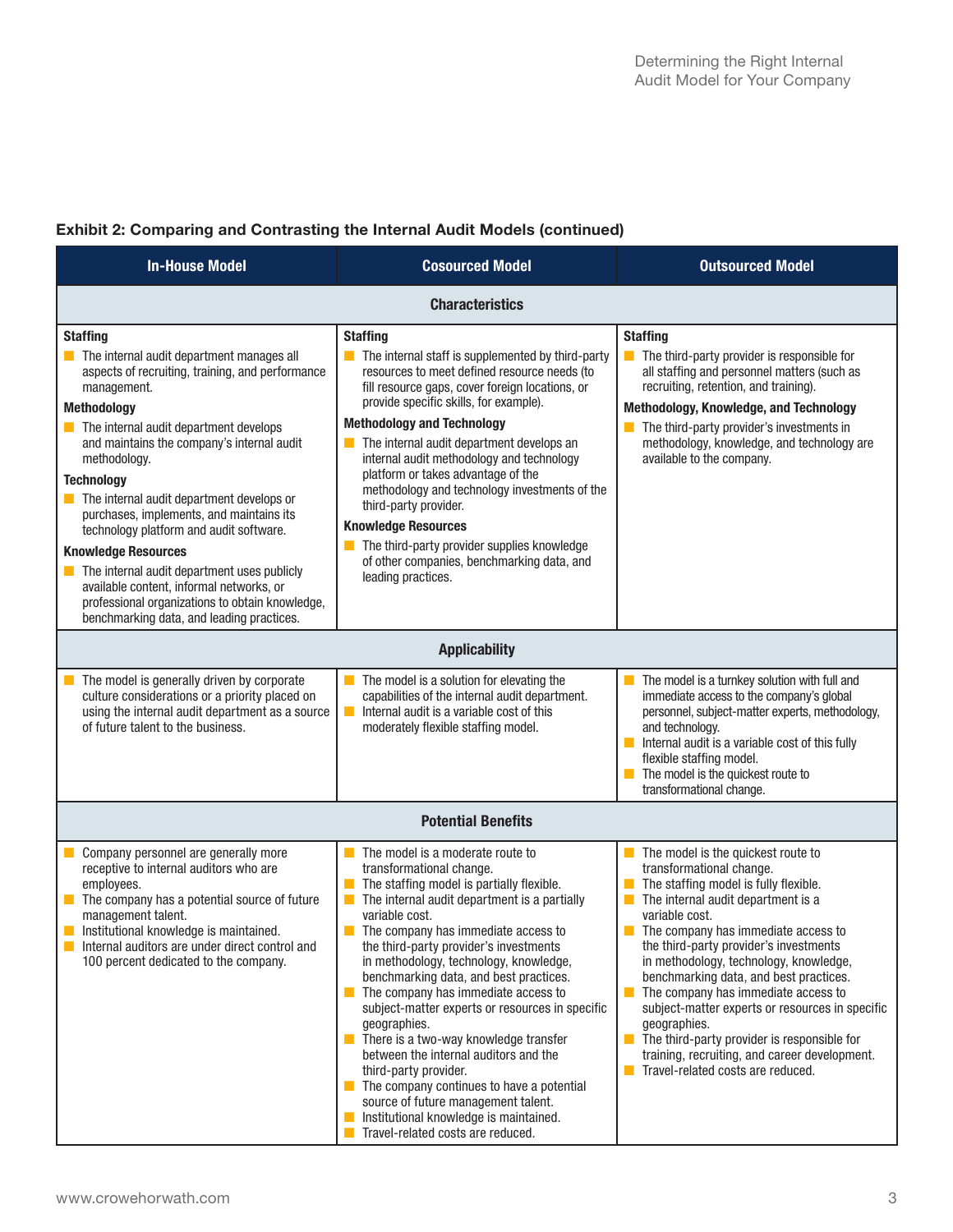#### Exhibit 2: Comparing and Contrasting the Internal Audit Models (continued)

| <b>In-House Model</b>                                                                                                                                                                                                                                                                                                                                                                                                                                        | <b>Cosourced Model</b>                                                                                                                                                                                 | <b>Outsourced Model</b>                                                                                                                                                                                                                                                                                                                                                           |  |  |  |  |  |  |  |
|--------------------------------------------------------------------------------------------------------------------------------------------------------------------------------------------------------------------------------------------------------------------------------------------------------------------------------------------------------------------------------------------------------------------------------------------------------------|--------------------------------------------------------------------------------------------------------------------------------------------------------------------------------------------------------|-----------------------------------------------------------------------------------------------------------------------------------------------------------------------------------------------------------------------------------------------------------------------------------------------------------------------------------------------------------------------------------|--|--|--|--|--|--|--|
| <b>Potential Challenges</b>                                                                                                                                                                                                                                                                                                                                                                                                                                  |                                                                                                                                                                                                        |                                                                                                                                                                                                                                                                                                                                                                                   |  |  |  |  |  |  |  |
| The model is the slowest route to<br>transformational change.<br>The staffing model is the least flexible.<br>The internal audit department is a fixed cost.<br>Company access to subject-matter experts is<br>restricted.<br>Growing costs are associated with investments<br>in methodology, technology, knowledge,<br>and training.<br>Recruiting and retaining high-quality internal<br>auditors might be difficult.<br>Travel-related costs are higher. | Activities between the in-house and cosourced<br>internal auditors require coordination.<br>The two audit teams require cultural<br>integration.<br>The model is a cultural change for<br>the company. | The company no longer has a potential source<br>of future management talent.<br>There is a potential loss of institutional<br>knowledge.<br>The internal auditors are not under direct<br>control or 100 percent dedicated to<br>the company.<br>Company personnel might consider the internal<br>auditors to be outsiders.<br>The model is a cultural change for<br>the company. |  |  |  |  |  |  |  |

Source: Crowe analysis

## Internal Audit Operating Models and Reporting Structures

An internal audit department's structure and reporting relationships depend on the operating model that management and the audit committee have determined is appropriate for the organization. One size does not fit all, and similar companies can have very different operating models. In addition, the operating model should be flexible to adapt to changes within the organization and its business. The following provides an overview of the three most common internal audit operating models and reporting structures.

### In-House Internal Audit Department

In an in-house internal audit department, the chief audit executive (CAE) typically reports directly to the audit committee and reports administratively to the CFO, CEO, or general counsel. All of the internal auditors are employees of the company. (See Exhibit 3.)

### Cosourced Internal Audit Department

Typically in a cosourced internal audit department, the CAE reports directly to the audit committee and administratively to the CFO, CEO, or general counsel. The cosourced internal audit provider reports directly to the CAE or a person the CAE designates, and the internal auditors are employees of the company and the cosourced provider. The in-house and cosourced internal audit teams can be either integrated or maintained separately. (See Exhibit 4.)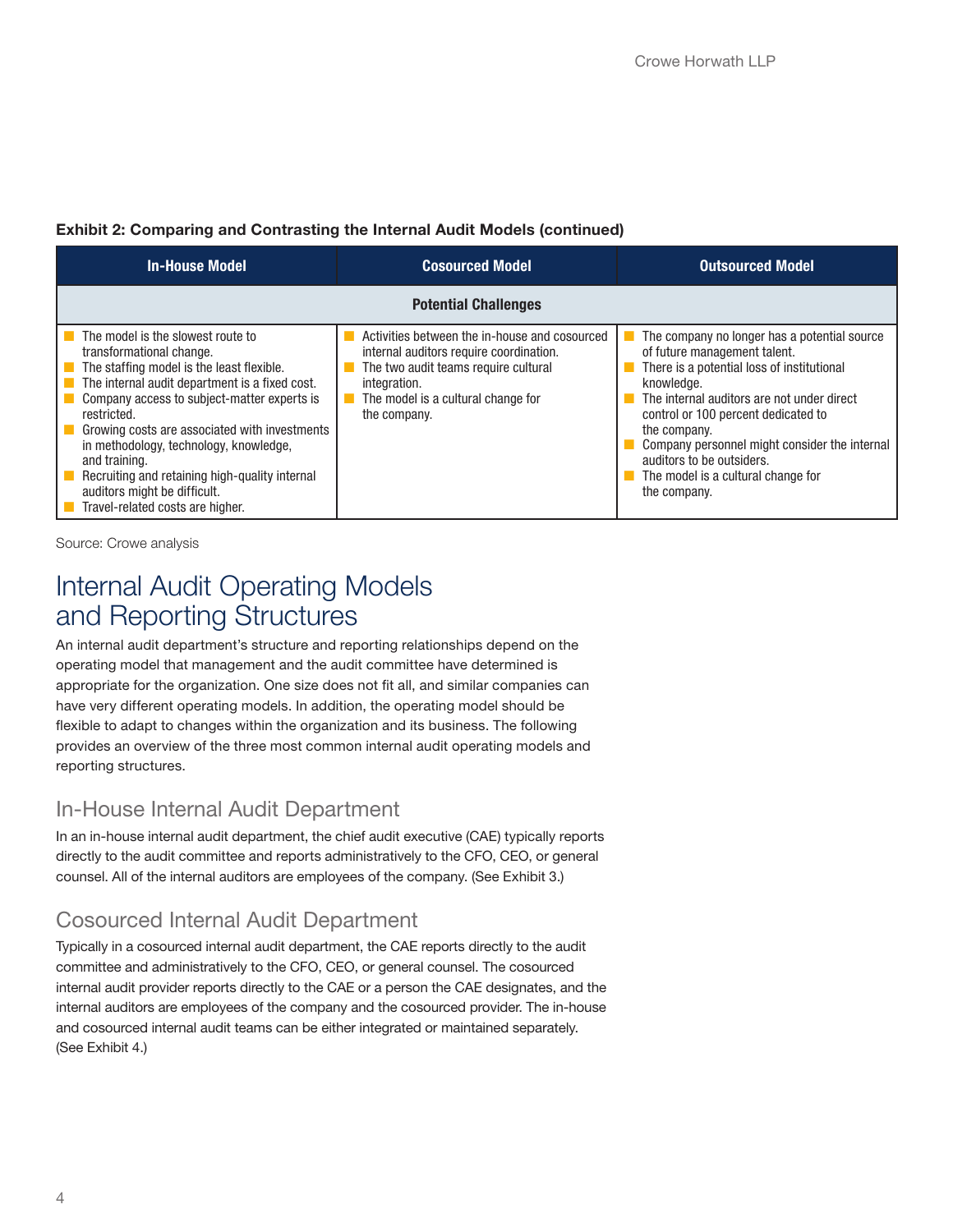

#### Exhibit 3: Internal Audit Organizational Chart – In-House Model

Source: Crowe analysis

#### Exhibit 4: Internal Audit Organizational Chart – Cosourced Model



Source: Crowe analysis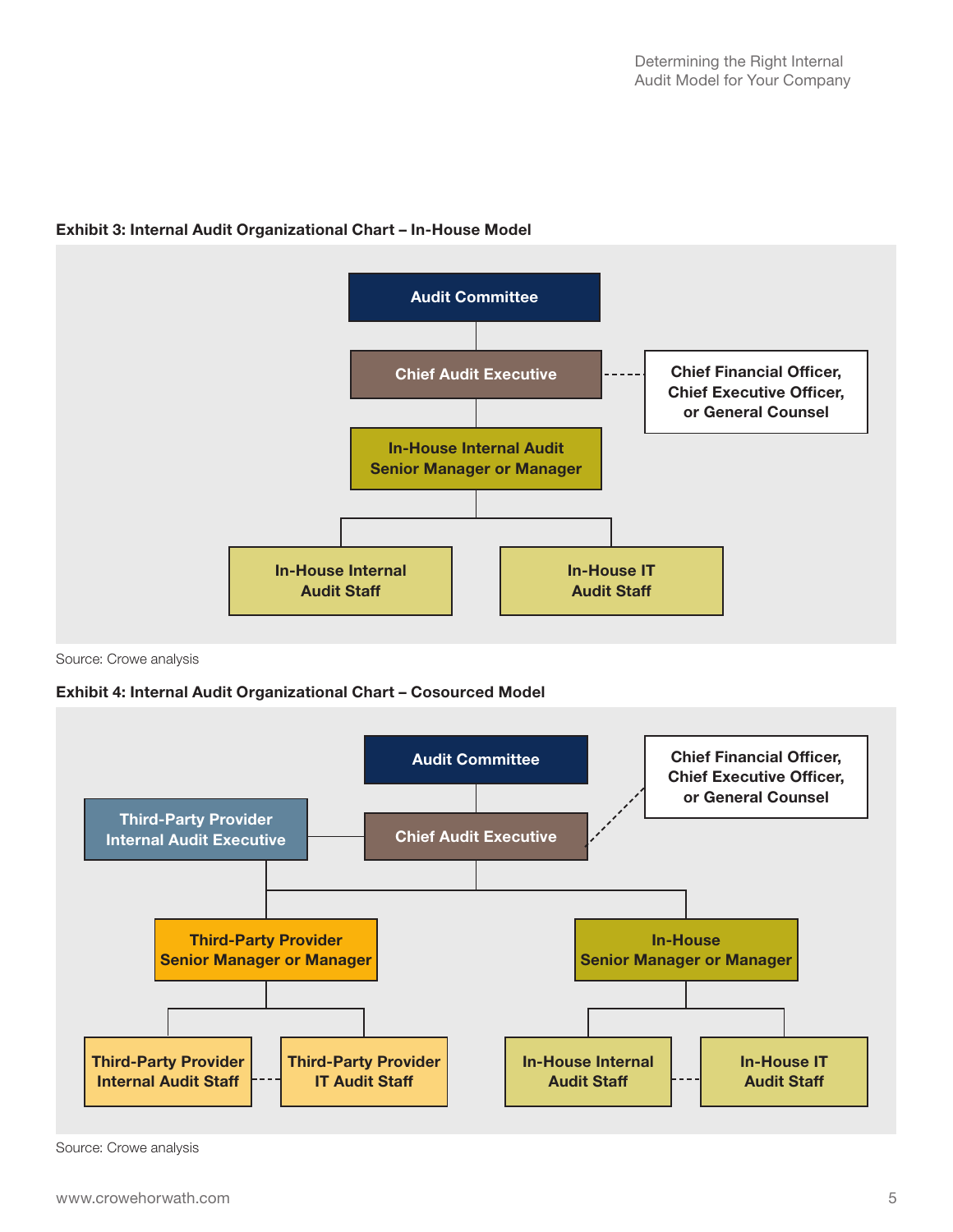### Outsourced Internal Audit Department

In an outsourced internal audit department, an executive-level resource from the third-party service provider assumes the CAE role. The CAE typically reports directly to the audit committee and administratively to the CFO, CEO, or general counsel. The internal auditors are employees of the third-party service provider.

#### Exhibit 5: Internal Audit Organizational Chart – Outsourced Model



Source: Crowe analysis

## **Conclusion**

Internal audit departments should continue to monitor industry trends, the current regulatory environment, and their organization's plans for business change. This will enable internal audit departments to assess their existing capabilities, predict their future requirements, and adapt their operating models appropriately.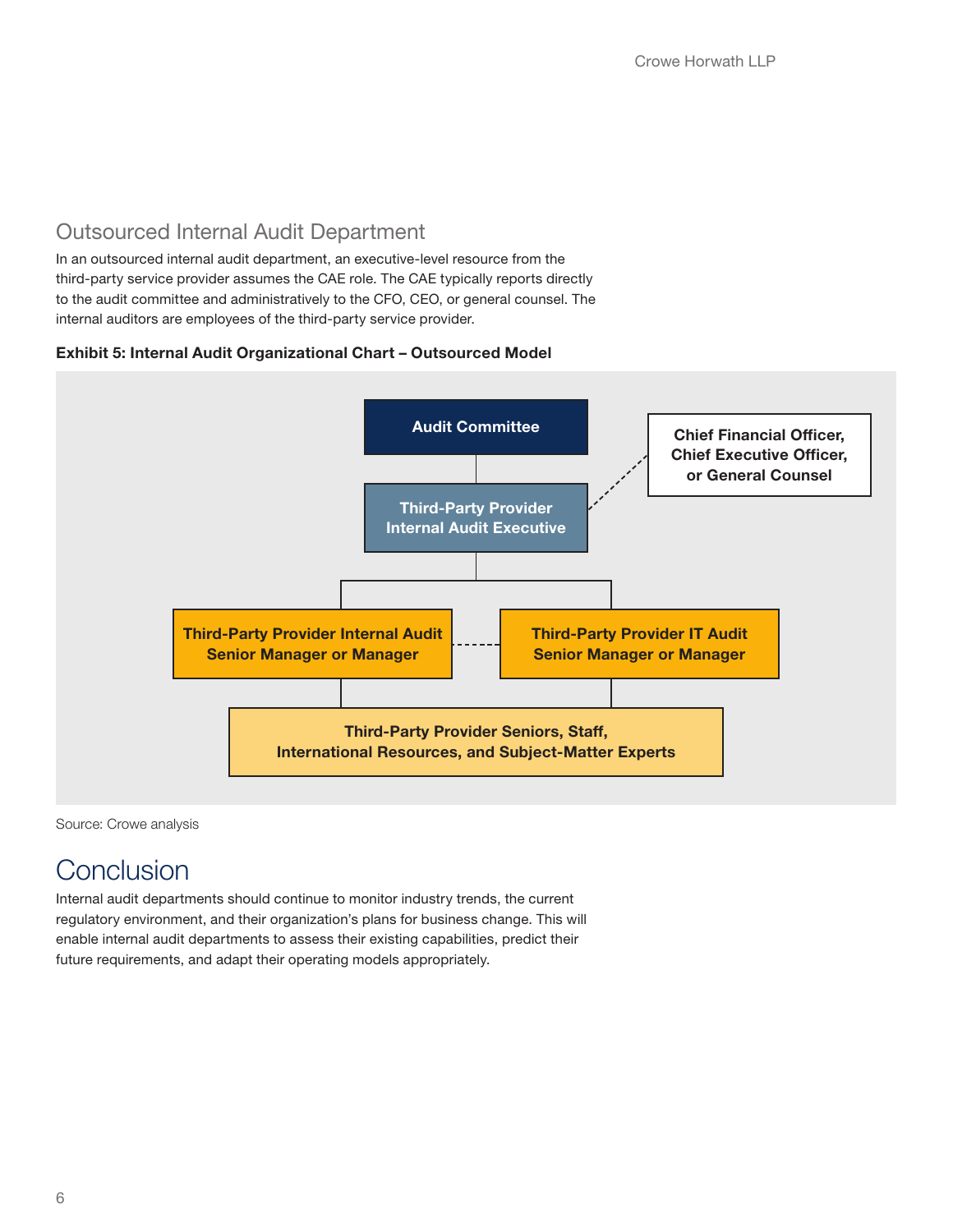## Appendix: Internal Audit Case Studies

The following are disguised examples of real-life companies that experienced various challenges related to their internal audit function. As a result, their executive management and audit committees decided to outsource or cosource their respective internal audit functions.

#### Exhibit 6: Outsourcing and Cosourcing Case Studies

#### Fortune 100 Global Food Company

#### Internal Audit Challenges

- The internal audit department was consistently unable to complete its internal audit plan.
- The internal audit department was not well respected in the organization.
- The executive leadership team had low confidence in the audit work.
- Audit recommendations were not adding value.
- Audit reports were not issued in a timely manner.

#### Solution

Outsourcing

**Outsourcing** 

■ Outsource the internal audit department to a thirdparty service provider.

#### **Results**

- Significantly improved methodology and execution.
- Better audit cycle timing and relevant audit reporting.
- Enhanced credibility with executive management and other key stakeholders.

#### Professional Services Company

#### Internal Audit Challenges

- The internal audit department was not meeting the needs of executive management and the audit committee.
- Executive management wanted to improve the quality of the internal audit work and reduce overall internal audit costs.

#### Solution

Outsourcing

**Outsourcing** 

■ Outsource the internal audit department to a thirdparty service provider.

#### Results

- Significant improvement in internal audit deliverables.
- 20 percent reduction in overall internal audit costs.
- Ability to integrate specialists into internal audits.
- **I** Improved risk assessment and risk coverage.

#### Fortune 1000 Manufacturing Company

#### Internal Audit Challenges

- The company had been spun off from its parent and needed to develop an internal audit department.
- The previous internal audit department had not identified the root cause associated with internal audit issues.

#### Solution

■ Outsource the internal audit department to a thirdparty service provider.

#### **Results**

Outsourcing

**Outsourcing** 

- Robust risk assessment methodology for selecting internal audit processes and locations.
- Use of data analytics to periodically monitor key internal controls.
- Use of IT and forensic audit specialists on engagements.
- Internal audit reports with recommendations focused on the root cause.

#### Fortune 100 Global Industrial Products Company

#### Internal Audit Challenges

- The company had a changing risk profile that was shifting more of the internal audit work to international locations.
- The internal audit department staff did not have the necessary foreign language skills or understanding of business practices in specific geographies.

#### Solution

**Cosourcing** 

Cosource the internal audit department with a thirdparty service provider.

#### **Results**

- An internal audit partner that could provide international resources to support the company's domestic internal auditors.
- Significantly lower travel expenses.